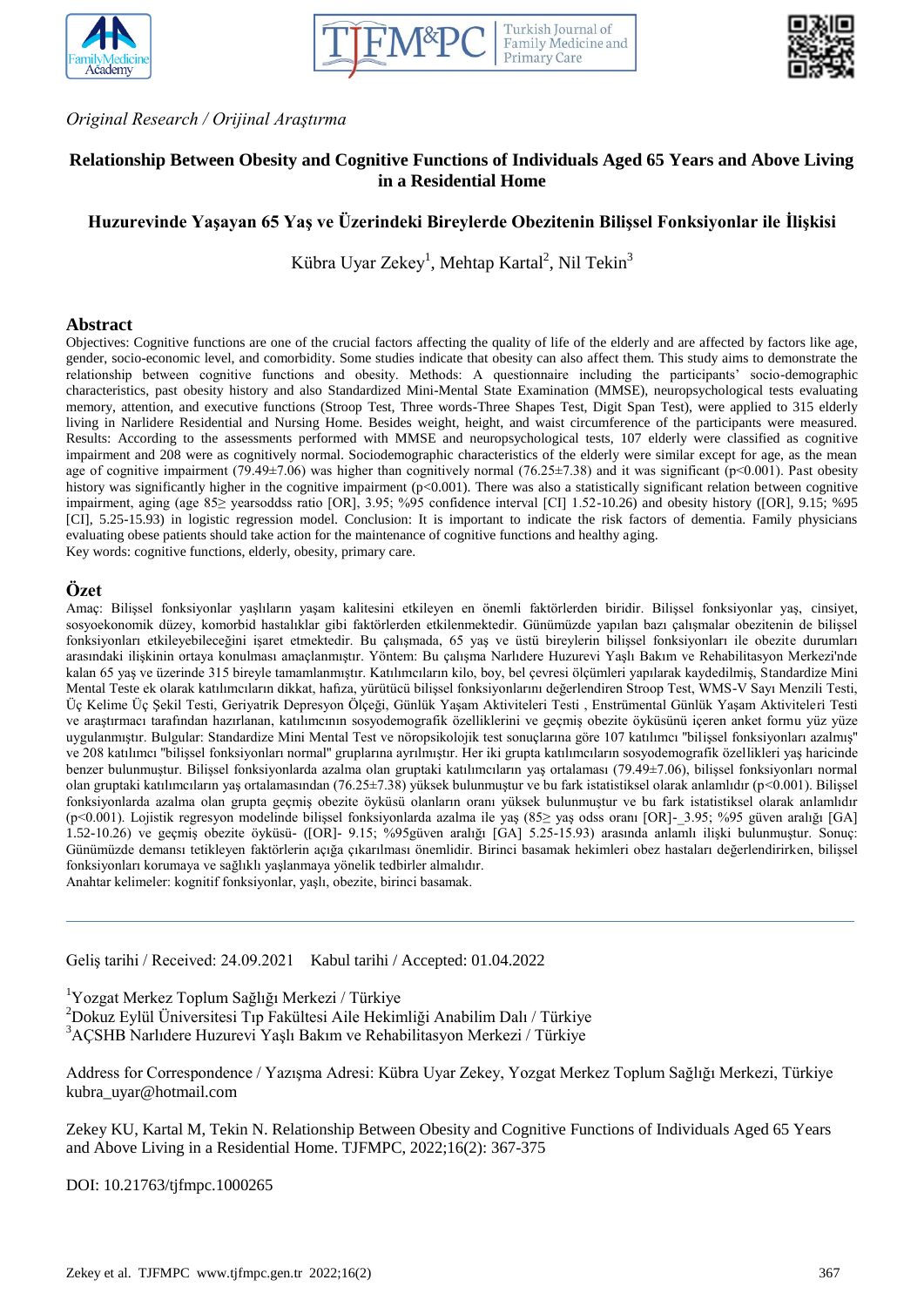# **Introduction**

Aging and absolute number and percentage of elderly aged 65 years and above increases in Turkey. In 2014, they constituted 8% of the population and they were estimated as  $10\%$  in 2025.<sup>1</sup> It is generally recognized that prolongation of life expectancy and increase the in elderly population will result in an increase of the incidence of chronic diseases.<sup>2</sup> One of these chronic diseases known to affect mortality and morbidity is obesity. As well-known, obesity has cardiovascular, and endocrine complications but also it is thought to contributethe to dementia so that it impairs quality of life and increases mortality risk in the elderly.<sup>3</sup> Considering the fact that incidence and prevalence of dementia are high in the elderly, the answer to the question of whether it occurs as a complication of obesity or a physiological part of the aging process is significant for clinical practices, early phase treatment, and community health.<sup>4</sup>

As dementia progresses, cognitive impairment, loss of autonomy, and behavioral problems are seen. Cognitive impairment that does not exceed the border of dementia, mainly a transition area between normal and dementia, is named 'mild cognitive impairment'. When mild cognitive impairment develops in a person, then his/her risk for developing dementia increases.<sup>5,6</sup> Prevalence of mild cognitive impairment (MCI) ranges from 3 to 19% in adults older than 65 years. There are studies assessing the relation of obesity with cognitive functions in different ways. One of these studies determined an increase in the risk of dementia in individuals above the age of 50 with a body mass index (BMI) > 30 compared to normal weights.<sup>7</sup> In an 18-year follow-up study, it was demonstrated that increased BMI at the age of 70 increased dementia risk.<sup>8</sup>

Determining complications of obesity and its effects on cognitive functions and the dementia process is significant, especially for primary prevention. For this reason, an association of cognitive functions with obesity in elderly individuals should be studied and this is the first large-scale study on this topic in Turkey.

# **Materials and Methods**

# **1. Study design and population**

The research was planned as a descriptive cross-sectional study and participants aged 65 years and above were recruited from Narlidere Residential and Nursing Home. The study population included the elderly who live in the residential home and who can perform daily living activities and take care of themselves. Exclusion criteria were being below 65 years of age (as legally institution admits elderly aged 60 years and above), living at the nursing home part of the facility, mental dysfunction, learning difficulty, sensory dysfunction, and being at risk of depression according to the geriatric depression scale (as this needs differential diagnosis for cognitive dysfunction) and mid-advanced stage dementia diagnosed before the study.<sup>9</sup>

# **2. Data collection**

Ethical approval was obtained from Dokuz Eylul University Non-invasive Studies Ethics Committee while written official permission was obtained from the Ministry of Family and Social Policies. A statement explaining the aim of the study and a written informed consent form were given to all participants and their consents were obtained. A questionnaire including socio-demographic characteristics, geriatric depression scale, Standardized Mini-Mental State Examination, neuropsychological tests (Wechsler Adult Intelligence Scale, Revised, Stroop test, 3 words 3 shapes test), Activities of Daily Living and Instrumental Activities of Daily Living tests were filled out by the researcher by face-to-face interviews. The weight, height, and waist circumference of the participants were also measured and recorded. The World Health Organization (WHO) classification according to BMI and waist circumference was used as obesity definition. A BMI ≥30, waist circumference above 102 cm in men and above 88 cm in women were classified as obese, was taken as the limit value.<sup>10</sup> 'Past history of obesity' was the hardest issue to ask as for this generation culturally and socially obesity is an acceptable and most of the time appreciated feature. So BMI formula while accepting BMI is at least 30.0 was used to calculate the weight for each participant and they were asked 'whether they had ever weight this calculated weight and above during their adulthood'. If their answer was 'Yes' then they were accepted as having an 'obesity history'.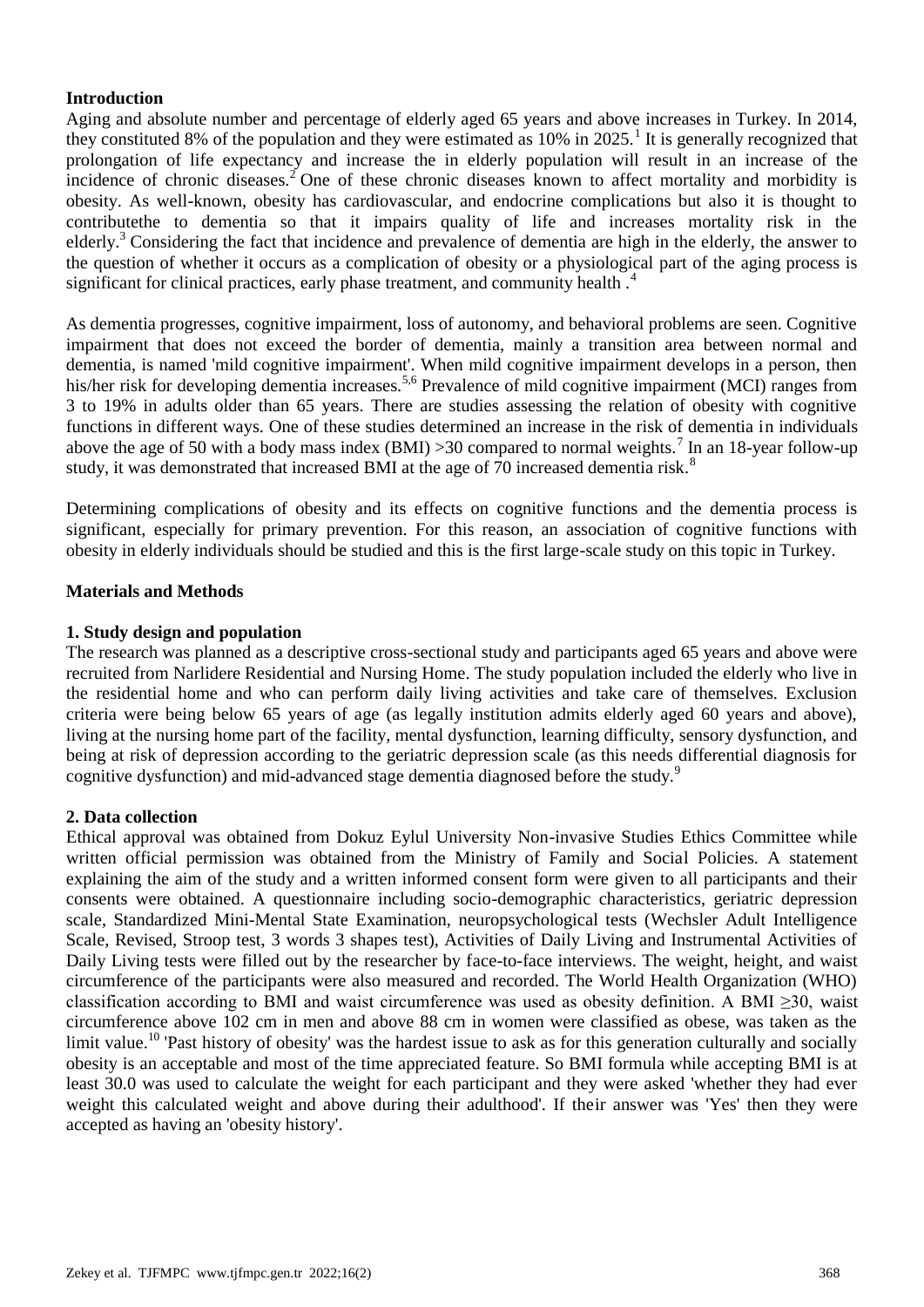# **3. Survey Instruments**

For the assessment of cognitive functions Standardized Mini-Mental State Examination (SMMSE) test and neuropsychological tests were used. SMMSE was performed to assess comprehensive cognitive function including orientation, memory recall, and calculation ability. $11$ 

Attention and concentration were also assessed by digit span tests of the Wechsler Adult Intelligence Scale, Revised (WAIS-R).<sup>12</sup> Stroop test was performed to assess attention and mental control, withstanding deteriorating effect of automatic process and changing the perception target in line with the changing demands.<sup>13</sup> For the assessment of oral-visual memory processes and non-oral material in the same modality, 3 words 3 shapes test was used.<sup>14</sup>

Activities of daily living (ADL) and instrumental activities of daily living (IADL) tests were applied to the participants for the evaluation of functional dependency on daily activities.

#### **4. Statistical Analysis**

Statistical Package for Social Sciences (SPSS) version 15.0 was used for statistical analysis. Chi-square test was used to compare rates in binary analysis for the relationthe between dependent variable and independent variable, t test was used to compare means and logistic regression model was used for multivariable analysis. Statistically significant p value was accepted as <0.05.

## **Results**

## **1. Study Groups and Characteristics of Study Subjects**

We recruited 390 elderly residents of Narlidere Residential and Nursing Home, however as 75 of them scored ≥6 from the geriatric depression scale, the study was completed with thorough cognitive assessments of 315 elderly residents. Cognitive assessment results are given in Table 1. According to these assessments done with SMMSE, Stroop test, digit span test, 3 words 3 shapes test 107 elderlies were classified as cognitive impairment and 208 were as cognitively normal.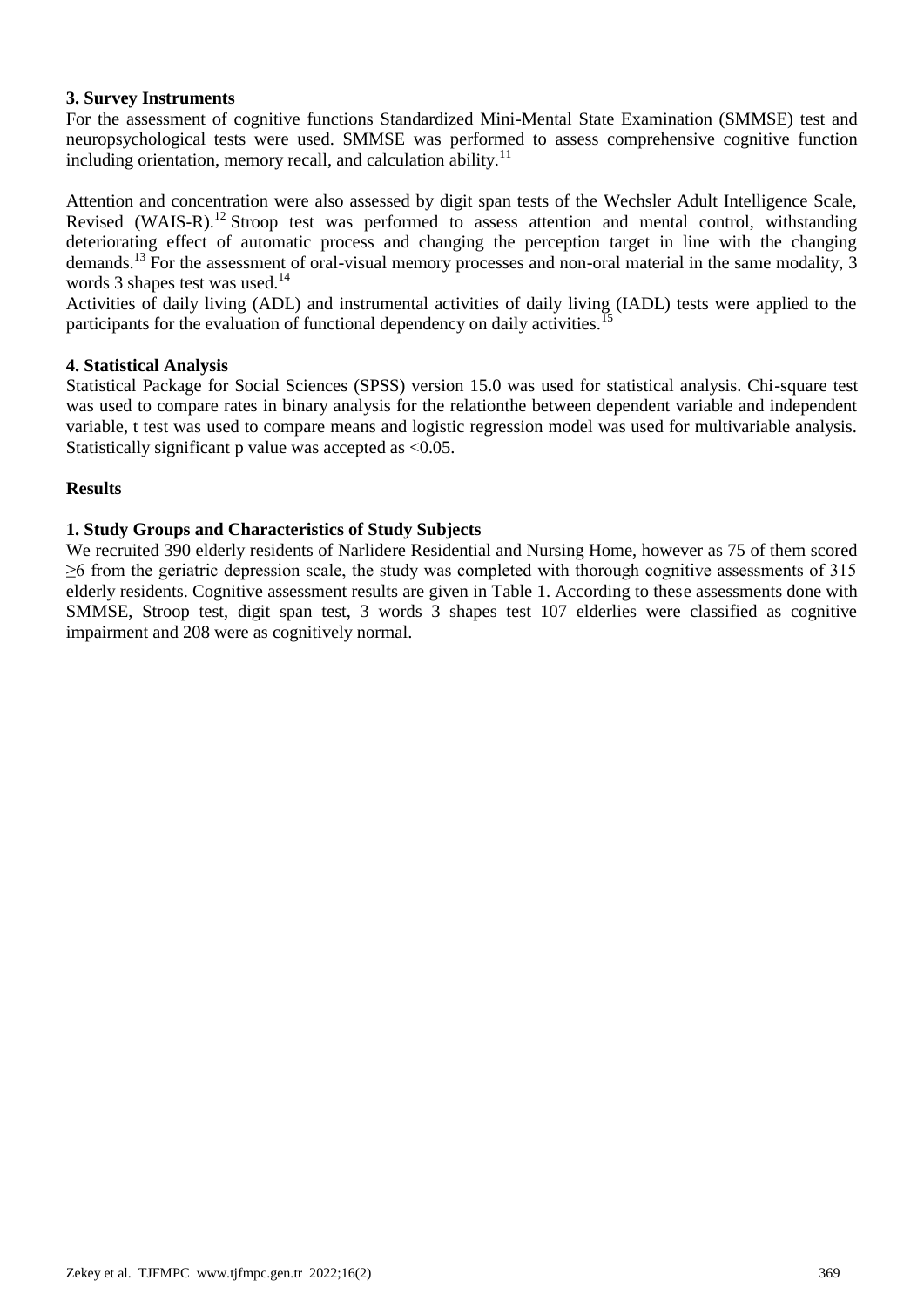|                                                      |                       | n   | (% )    |
|------------------------------------------------------|-----------------------|-----|---------|
|                                                      | 24-30 points          | 263 | (67.44) |
| <b>SMMT</b>                                          | 18-23 points          | 118 | (30.26) |
|                                                      | 17 points and below   | 9   | (2.31)  |
| WMS-5                                                |                       |     |         |
| Simple attention (forward number group)              | Deterioration         | 177 | (56.19) |
|                                                      | No deterioration      | 138 | (43.81) |
| Complex attention (forward-backward number<br>group) | Deterioration         | 300 | (95.24) |
|                                                      | No deterioration      | 15  | (4.76)  |
| Three words three shapes test                        |                       |     |         |
|                                                      | Deterioration         | 59  | (18.73) |
| Short-term memory                                    | No deterioration      | 256 | (81.27) |
| Long-term memory                                     | Deterioration         | 276 | (87.62) |
|                                                      | No deterioration      | 39  | (12.38) |
| Recognition                                          | Deterioration         | 140 | (44.44) |
|                                                      | No deterioration      | 175 | (55.56) |
|                                                      | Inhibition control    | 79  | (25.08) |
| <b>Stroop test</b>                                   | No inhibition control | 236 | (74.92) |

Table 1. Distribution of cognitive assessment by the results of SMMT and neuropsychological tests

Values are presented as number  $(\%),$ 

SMMT: Standardised Mini Mental Test,

WMS: Wechsler Memory Scale

The mean age of the cognitive impairment group was  $79.49\pm7.06$  years while the mean age of the cognitively normal group was 76.25±7.38. The mean age of the cognitive impairment group was higher than the cognitively normal group and this difference was found to be statistically significant  $(p<0.001)$ . Comparisons of cognitive impairment and cognitively normal groups are given in Table 2. A statistically significant difference was not found for sex ( $p=0.273$ ), educational level ( $p=0.207$ ), marital status ( $p=0.223$ ), monthly income ( $p=0.701$ ), profession ( $p=0.322$ ), and term of stay at the residential home ( $p=0.152$ ) between cognitive impairment and cognitively normal groups. While hypertension frequency observed in the cognitive impairment group was 70.1% (n=75), it was 80.8% (n=168) in the cognitively normal group (p=0.033). There was not a statistically significant difference in terms of diabetes ( $p=0.499$ ), renal failure ( $p=0.298$ ), thyroid dysfunction between cognitive impairment and cognitively normal groups  $(p=0.745)$ . The cognitive impairment group 15%  $(n=15)$  and 13% of cognitively normal group  $(n=27)$  used regular medicine due to their psychiatric problems but it wasn't statistically significant ( $p=0.797$ ).

There was no difference in the cognitive impairment and cognitively normal groups in ADL and IADL indexes measuring self-care sufficiency level of participants ( $p=0.122$ ).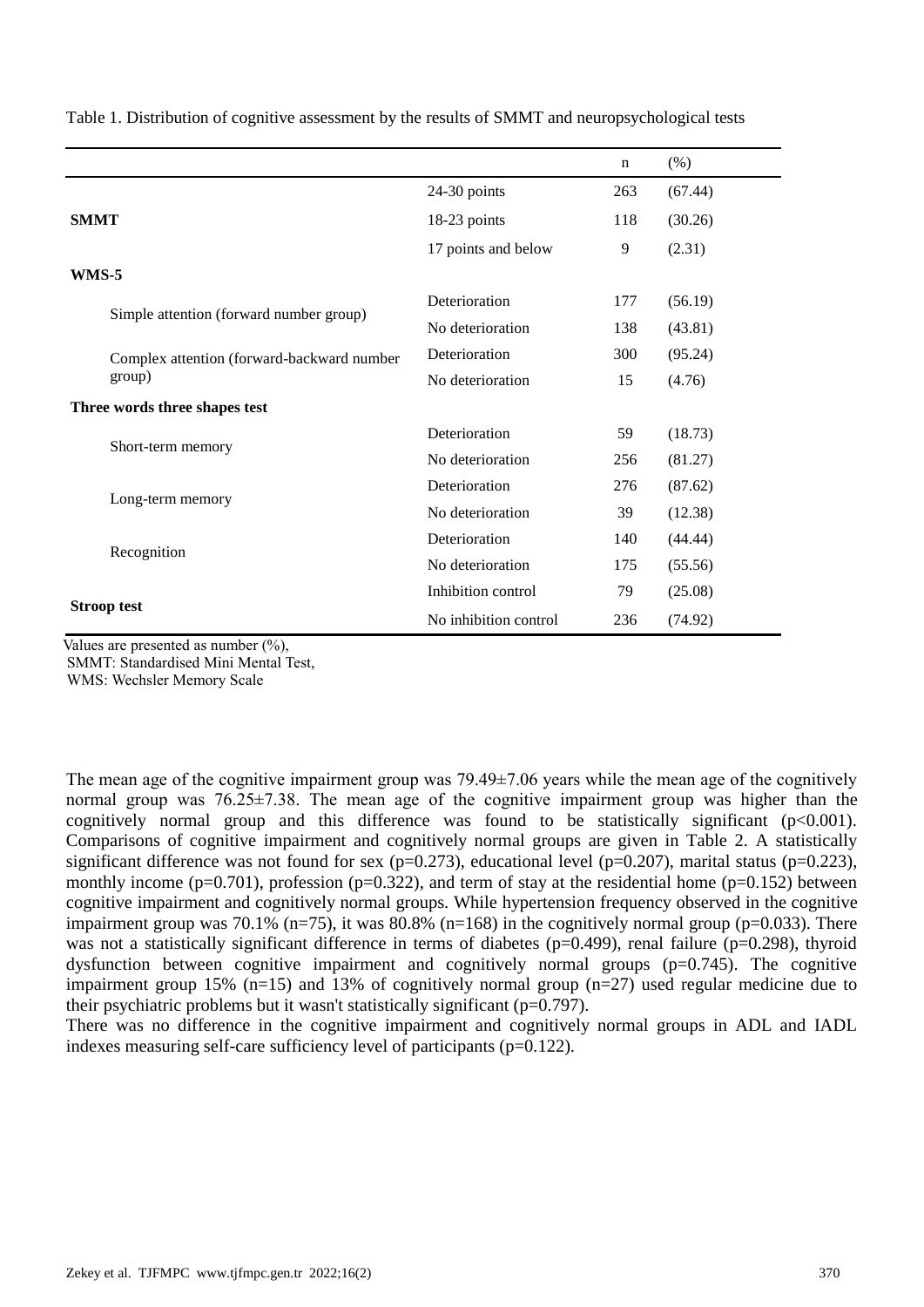|                                               |                                                       |             | Cognitive<br>impairment |             | Cognitively<br>normal | p-value |  |
|-----------------------------------------------|-------------------------------------------------------|-------------|-------------------------|-------------|-----------------------|---------|--|
|                                               |                                                       | $\mathbf n$ | $(\%)$                  | $\mathbf n$ | $(\%)$                |         |  |
| <b>Sex</b>                                    | Man                                                   | 45          | (42.1)                  | 101         | (48.6)                | 0.273   |  |
|                                               | Woman                                                 | 62          | (57.9)                  | 107         | (51.4)                |         |  |
|                                               | Primary school                                        | 38          | (35.5)                  | 56          | (26.9)                |         |  |
| <b>Educational level</b>                      | High school                                           | 40          | (37.4)                  | 79          | (38)                  | 0.207   |  |
|                                               | University-master                                     | 29          | (27.1)                  | 73          | (35.1)                |         |  |
|                                               | Single                                                | 15          | (14)                    | 24          | (12)                  |         |  |
| <b>Marital status</b>                         | Married                                               | 41          | (38.3)                  | 101         | (48.6)                | 0.223   |  |
|                                               | Widowed                                               | 51          | (47.7)                  | 82          | (39.4)                |         |  |
|                                               | 1500 TL and below                                     | 7           | (6.5)                   | 19          | (9.1)                 |         |  |
| <b>Monthly income</b>                         | 1501-3000 TL                                          | 61          | (57)                    | 112         | (53.8)                | 0.701   |  |
|                                               | 3001 TL and above                                     | 39          | (36.4)                  | 77          | (37)                  |         |  |
|                                               | Housewife                                             | 31          | (29)                    | 55          | (26.4)                |         |  |
| <b>Profession</b>                             | Civil servant (Bank employee, accountant,<br>teacher) | 65          | 60.7                    | 115         | (55.3)                |         |  |
|                                               | Senior civil servant<br>(Engineer, doctor, judge)     | 5           | 4.7                     | 19          | (9.1)                 | 0.322   |  |
|                                               | Soldier                                               | 6           | 5.6                     | 19          | (9.1)                 |         |  |
| Term of stay at<br>residential<br>the<br>home | $1-5$ years                                           | 59          | 55.1                    | 130         | (62.5)                |         |  |
|                                               | $6-10$ years                                          | 32          | 29.9                    | 61          | (29.3)                | 0.152   |  |
|                                               | $11-15$ years                                         | 16          | 15                      | 17          | (8.2)                 |         |  |

Table 2. Distribution of cognitive impairment and cognitively normal groups by socio-demographic features, profession, and term of staying at the residential home

Values are presented as number  $(\%)$ . P value from  $x^2$  *test* 

## **2. Association of Obesity and Cognitive Functions**

Comparison of current BMI, waist circumference measurements, and past obesity history of both groups are given in Table 3. There was no significant difference for current BMI ( $p=0.876$ ) and waist circumference measurements ( $p=0.244$ ), however, past obesity history was statistically significantly higher in the cognitive impairment group than cognitively normal group  $(p<0.001)$ .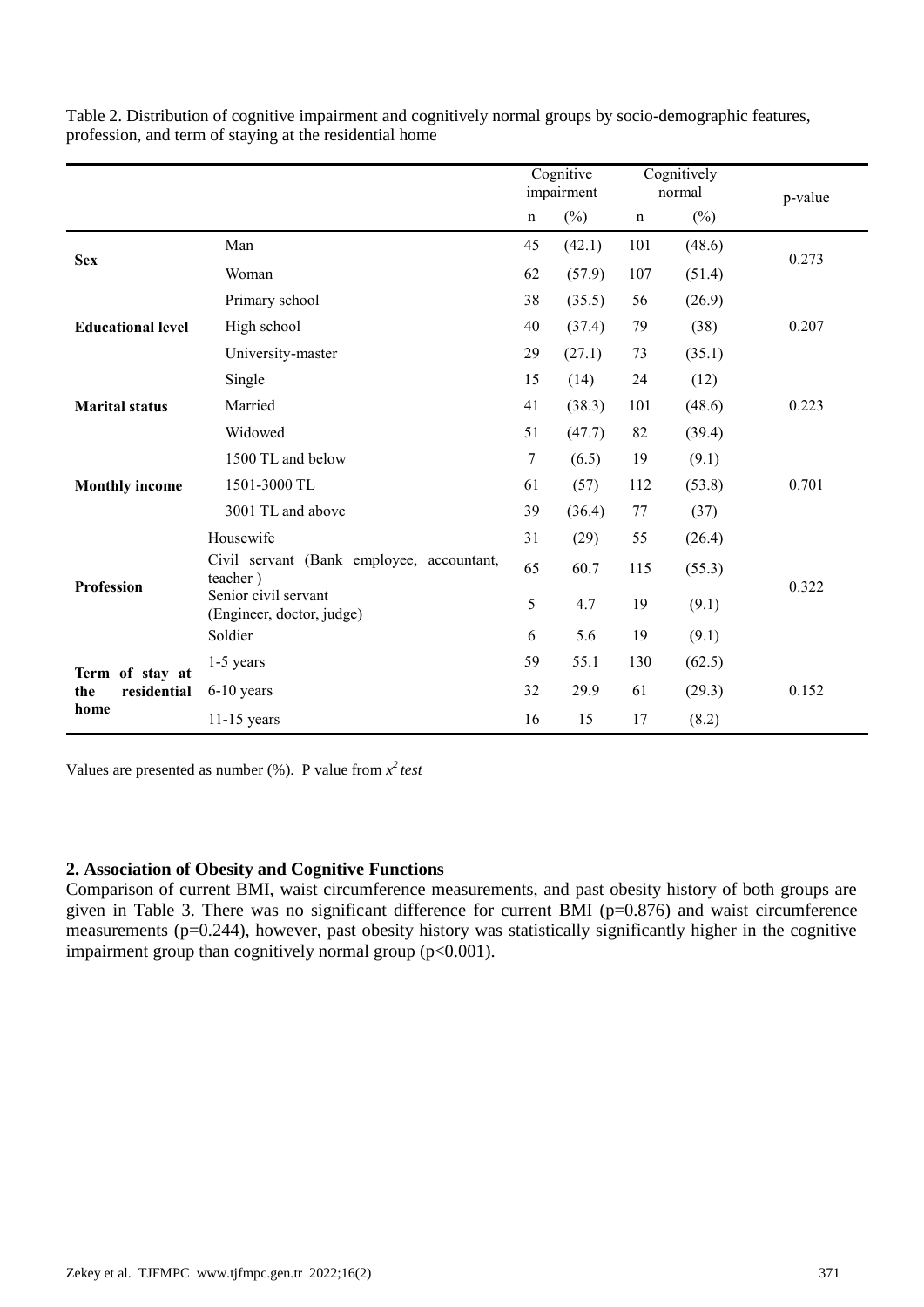|                                                     |                    |    | Cognitive<br>impairment |             | Cognitively normal |                           |  |
|-----------------------------------------------------|--------------------|----|-------------------------|-------------|--------------------|---------------------------|--|
|                                                     |                    | n  | $(\%)$                  | $\mathbf n$ | $(\%)$             | p-value                   |  |
| Body mass index $(kg/m2)$                           | 18.5-24.9          | 13 | (12.1)                  | 22          | (10.6)             |                           |  |
|                                                     | 25-29.9            | 61 | (57)                    | 124         | (59.6)             | 0.876                     |  |
|                                                     | 30 and above       | 62 | (30.8)                  | 33          | (29.8)             |                           |  |
| Waist circumference                                 | Normal             | 39 | (36.4)                  | 90          | (43.3)             | 0.244                     |  |
|                                                     | Central obesity    | 68 | (63.6)                  | 118         | (56.7)             |                           |  |
| Gaining weight identified as<br>obesity in the past | Obesity history    | 71 | (66.4)                  | 37          | (17.8)             | $\leq 0.001$ <sup>*</sup> |  |
| (obesity history)                                   | No obesity history | 36 | (33.6)                  | 171         | (82.2)             |                           |  |

Table 3. Distribution of cognitive impairment and cognitively normal group by the body mass index, waist circumference and gaining weight identified as obesity in the past (obesity history)

Values are presented as number  $(\%)$ , \*P<0.05 (p value from  $x^2$ *test*)

Age, sex, current BMI, waist circumference and past obesity history were added to the model and evaluated with logistic regression analysis. In the last model, only age and past obesity history were found to be significant. According to this model, cognitive impairment risk increased 3,953 times for 85 years old and above taking 65-69 age range as the reference ( $p=0.005$ ) and 9,15 times ( $p<0.001$ ) in the event of past obesity history taking no past obesity history as the reference (Table 4).

Table 4. Multi-variable analysis of variables related to cognitive impairment (age groups, gaining weight identified as obesity [obesity history])

|                                                         |                | Odds ratio | (%95 confidence interval) |                          | p-value                |
|---------------------------------------------------------|----------------|------------|---------------------------|--------------------------|------------------------|
|                                                         | 65-69          | Reference  |                           | ۰                        | ۰                      |
|                                                         | 70-74          | 1.171      | $(0.444 -$                | 3.090)                   | 0.749                  |
| Age groups                                              | 75-79          | 1.974      | $(0.727 -$                | 5.362)                   | 0.182                  |
|                                                         | 80-84          | 2.101      | $(0.840 -$                | 5.255                    | 0.112                  |
|                                                         | 85 and above   | 3.953      | $(1.522 -$                | 10.269                   | $0.005^*$              |
| Gaining<br>weight<br>is                                 | N <sub>0</sub> | Reference  | $\overline{\phantom{a}}$  |                          |                        |
| identified<br>obesity<br><b>as</b><br>(obesity history) | Yes            | 9.150      | $(5.255 -$                | 15.931)                  | $< 0.001$ <sup>*</sup> |
| Constant                                                |                | 0.112      | $\overline{\phantom{0}}$  | $\overline{\phantom{0}}$ | -                      |

 $*P<0.05$  ( p-value from logistic regression analysis)

# **Discussion**

In this study, the relationship between obesity and cognitive functions in individuals aged 65 years and above was analyzed and it was determined that individuals with cognitive impairment more frequently identified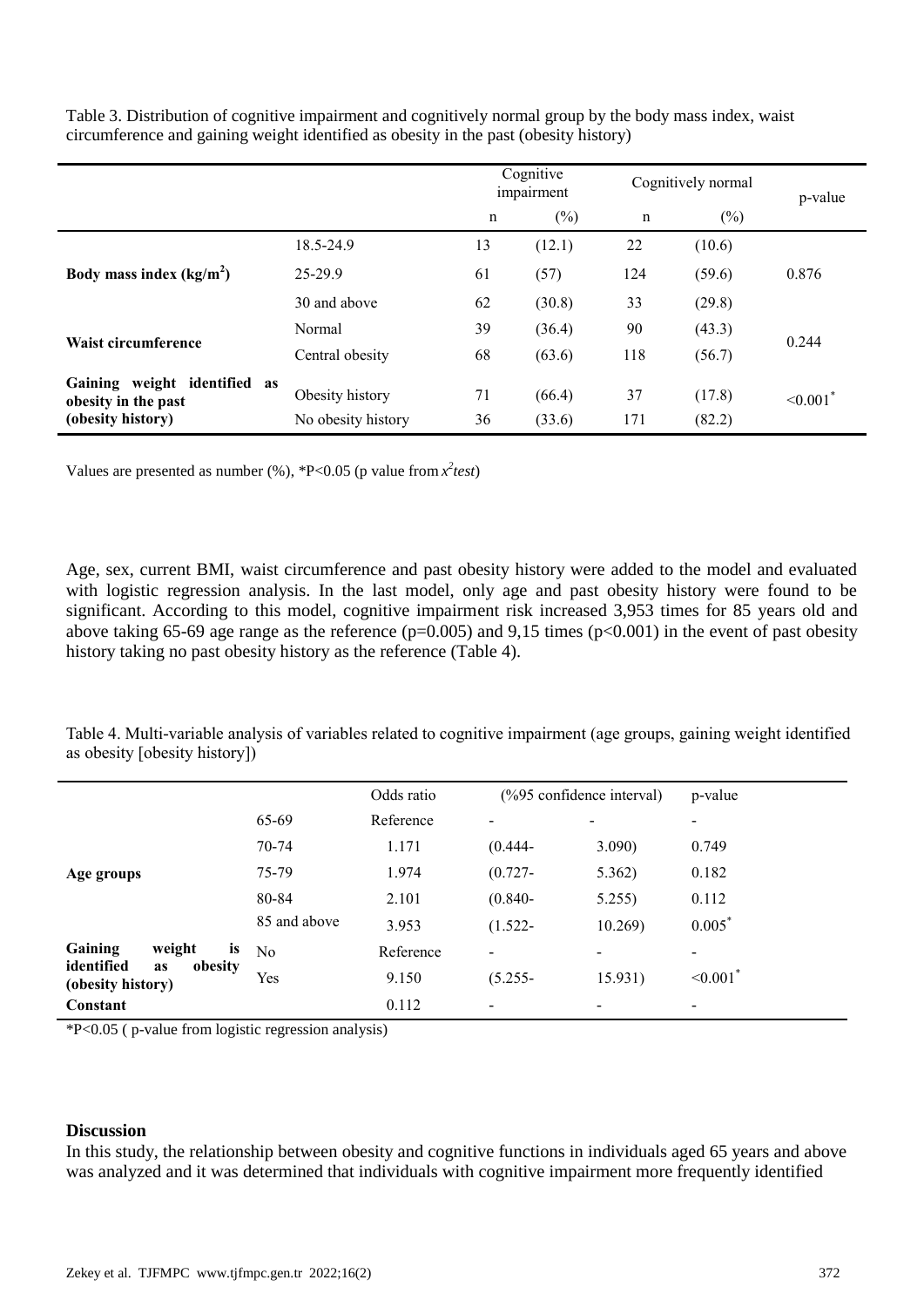themselves as obese in the past than their counterparts. A negative effect of the age on cognitive impairment accompanied this finding.

Physicians should consider the fact that cognitive impairment process occurs depending on the age and chronic condition and it is a risk factor for dementia. In a study assessing 2.313 individuals above the age of 65 without the cognitive disorder, it was determined that advanced age was a leading risk factor for dementia.<sup>16</sup> In this study also, the mean age of the individuals with cognitive impairment was higher than cognitively normal individuals, similarly.

In concordance with the previous studies, we did not find a statistically significant difference in terms of gender for cognitive function loss or dementia risk between the cognitive impairment and cognitively normal groups.<sup>17</sup> Cognitive impairment and cognitively normal groups' sociodemographic features were also similar. There are studies in the literature showing that cognitive functions deteriorate more in individuals being single and with low educational level and monthly income.<sup>18,19</sup> However, these results cannot be supported by our data which can be related to the place of the study. This is a residential home admitting retired civil servants and therefore sociocultural levels of the participants are high and the group is homogenous.

As it is known, one of the significant risk factors of vascular dementia and other dementia is hypertension and, also mid- age hypertension leads to dementia in the advanced age. Studies show controversial results about the relationship between hypertension and dementia in the elderly. In a study conducted in Italy, in 1999 with individuals above the age of 65, a strong relationship between increased blood pressure and vascular dementia was found.<sup>20</sup> In our study, although hypertension is higher in the cognitively normal group, since blood pressure values of these individuals are followed regularly and under control, we think that hypertension does not deteriorate brain perfusion. At this point, it can be considered that an effective follow-up may reduce the risk of dementia due to hypertension.

In our study, no associations can be shown between the cognitive functions of the elderly and their chronic diseases such as diabetes, chronic renal failure, thyroid dysfunction, and psychiatric disorders. In the literature, however, there are studies that showed chronic diseases are the risk factors for dementia.<sup>21,22</sup> At this point, controversy in the literature may depend on different study designs and their sampling procedures, especially. Regular health follow-up of the elderly, having the opportunities to affect the course of chronic diseases positively such as healthy nutrition and regular exercise may affect our results positively. Our study was conducted with a group of whom socio-economic level can be accepted as higher compared to the society. We believe that both follow-up and healthy living behaviors should be emphasized for preventing complications in the event of chronic diseases and protecting health.

Impairment of simple attention processes, recognition by the memory processes, and inhibition control (colorword interference) in the cognitive impairment group compared to the cognitively normal group was statistically significant. In the prospective study conducted in 2015 in the USA with the elderly population, it was revealed that performance of memory processes, managerial functions, and total cognitive functions were the processes affecting Alzheimer's type dementia development in the advanced period.<sup>23</sup>

According to the literature data, it is reported that instrumental activities of daily life covering financial work, use of the telephone, shopping, and driving a car, begin to deteriorate in the event of cognitive function disorders. It is pointed out that deterioration of activities such as eating, wearing, undressing, toileting, and taking a bath included in the activities of daily life become apparent in patients showing more advanced cognitive disorder. In our study, a significant difference was not found between cognitive impairment and cognitively normal groups considering ADL and IADL indexes. It may arise from institutional peculiarities. Most of the individuals staying at this institution are the individuals who have spent their lives working actively and most of them are in the group of mid-high educational and economic levels. These individuals are the ones staying at the residential home and can sustain physical activity despite a number of chronic diseases, sustaining is supported by any way. For this reason, individuals who do not have physical restrictiondependency and maintenance of daily simple physical activities can be associated with not having advancedlevel cognitive disorders.

Although no association was found between current BMI, waist circumference measures, and cognitive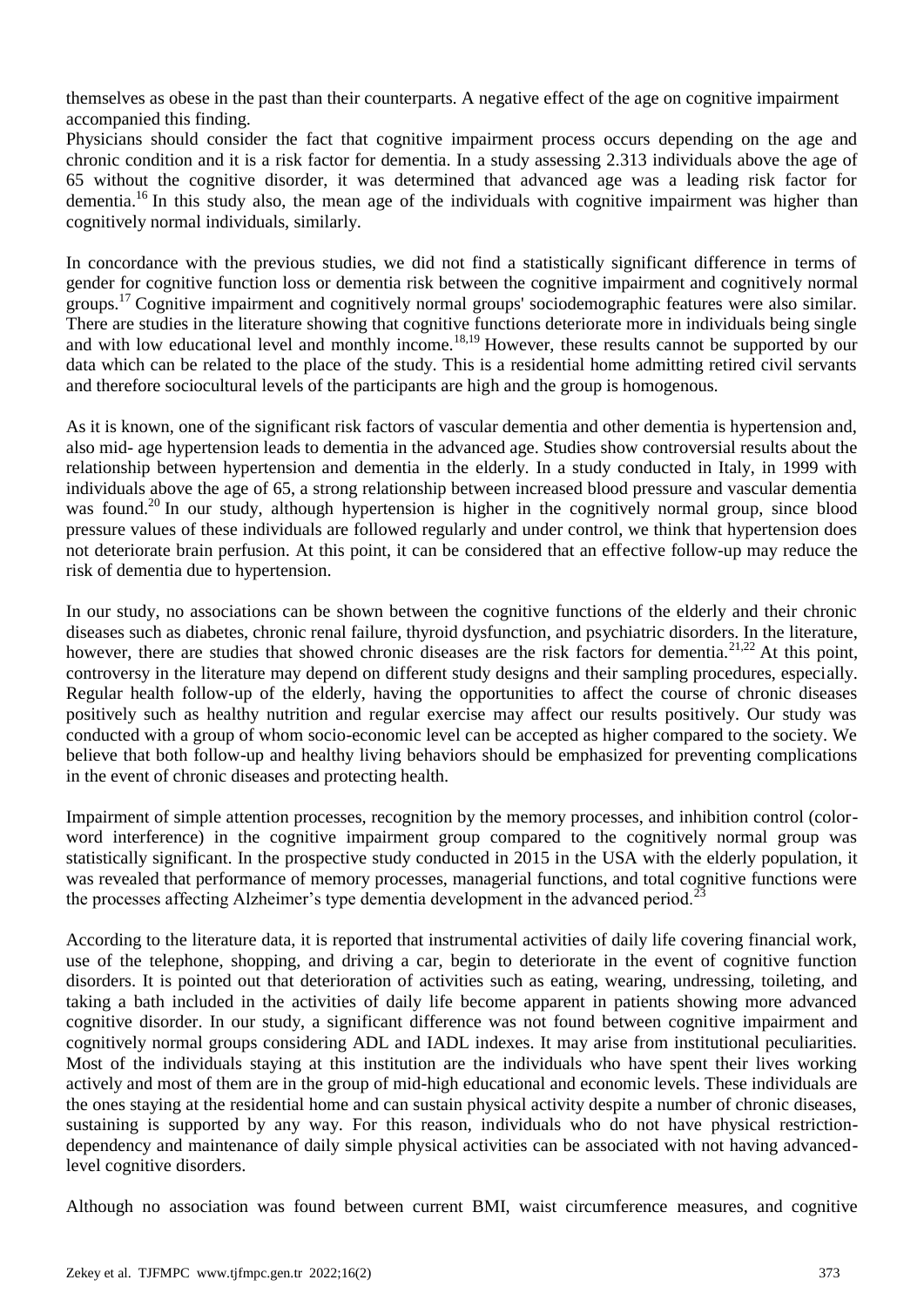functions, elderly with a history of obesity showing low cognitive functions is a remarkable finding. Although the protective effect of adipose tissue is seen in elderly individuals, it appears that being overweight and obese in middle ages increases the risk of dementia as getting older. It should not be ignored that obesity creates vascular damage and cognitive impairment is a chronic and progressive process. This finding is supported by literature data. $24.25$  In a study that 2.000 persons participated in England and evaluated mid-age cognitive functions and increase in BMI lifetime, an increase of BMI in the age range of 26-36 was related to the low memory processes and oral fluency scores.<sup>24</sup> In a cohort study carried out for 12 years in the USA, the reduction of dementia test scores was higher for obese participants than normal-weight participants.<sup>25</sup>

The limitation of our study is that it was carried out with an institutional population. Because of this, the results of this study cannot be extrapolated and generalized for the community-dwelling elderly people. Additionally, features of the institution also support this distinction as most of the residents are at a mid-upper level in terms of socio-cultural aspects with similar characteristics (profession, educational level, monthly average income, and daily living activities performed).

In our study, past obesity history was learned based on statements of the elderly. In this case, the memory factor may be a confounding factor. However, it is applicable for both cognitive impairment and cognitively normal groups. On the other hand, based on the memory of the long history deteriorates later; we believe that it does not have a significant effect on the results.

#### **Conclusion**

Dementia syndromes, mainly Alzheimer's disease are one of the leading factors affecting the life quality of the elderly population. While hypertension, coronary artery disease and diabetes are the main known risk factors for dementia, the number of studies indicating that obesity might be another risk factor for dementia is increasing. In this study, it was found that 65 years old and above individuals with increasing age and obesity history are at significant risk for dementia. A healthy adulthood period is necessary for healthy aging and at this point, obesity is considered a serious risk factor for advanced age. For this reason, all family physicians should be aware of not only known complications of obesity such as cardiovascular, endocrine, and respiratory system complications but also early period cognitive disorders resulting in a decreasinof cognitive functions and life qualities in the advanced ages and should be attentive about informing and following the patients.

#### **Conflict of Interest**

No potential conflict of interest relevant to this article was reported.

#### **References**

- 1. Basara B, Guler C, Yentur G. Ministry of Health, Heath Statistics Year Book 2014; 1010:4.
- 2. Beger T, Yavuzer H. Epidemiology of Aging and Old Age. Clinical Development. 2012; 25:1-3.
- 3. Victoroff J. Central Nervous System Changes with Normal Aging. Kaplan Textbook of Psychiatry, Philedelphia: Lippincott Williams & Wilkins ; 2005. p. 3610-24.

4. Cummings JL, Trimble MR. Concise Guide to Neuropsychiatry and Behavioural Neurology. 2nded. American Psychiatric Press Inc; 2001.

5. Novais T, Dauphinot V, Krolak-Salmon P, C Mouchoux. How to explore the needs of informal caregivers of individuals with cognitive impairment in Alzheimer's disease or related diseases? A systematic review of quantitative and qualitative studies. BMC Geriatr. 2017; 17: 86.

6. J Bischkopf, A Busse, MC Angermeyer. Mild cognitive impairment--a review of prevalence, incidence and outcome according to current approaches. Acta Psychiatr Scand. 2002;106(6):403.

7. Terry K, Katzman R, Bick KL. Alzheimer Disease, Lippincott Williams & Wilkins;1999:187-206.

8. Gustafson D, Rothernbeg E, Blennow K, Steel B, Skoog I. An 18-year follow-up of body mass index and risk for Alzheimer's disease. Arch Intern Med 2003; 163, 1524-28.

9. Yesavage JA, Brink TL, Rose TL, Lum O, Huang V, Adey M, et al. Development and validation of a geriatric depression screening scale: a preliminary report. J Psychiatr Res 1983; 17(1), 37-49.

10. Grundy S, Brewer HB, Cleemen JI, Smith SC, Lenfant C. Definition of Metabolic Syndrome Report of the National Heart, Lung, and Blood Institute/American Heart Association Conference on Scientific Issues Related to Definition. Circulation 2004;109, 433-38.